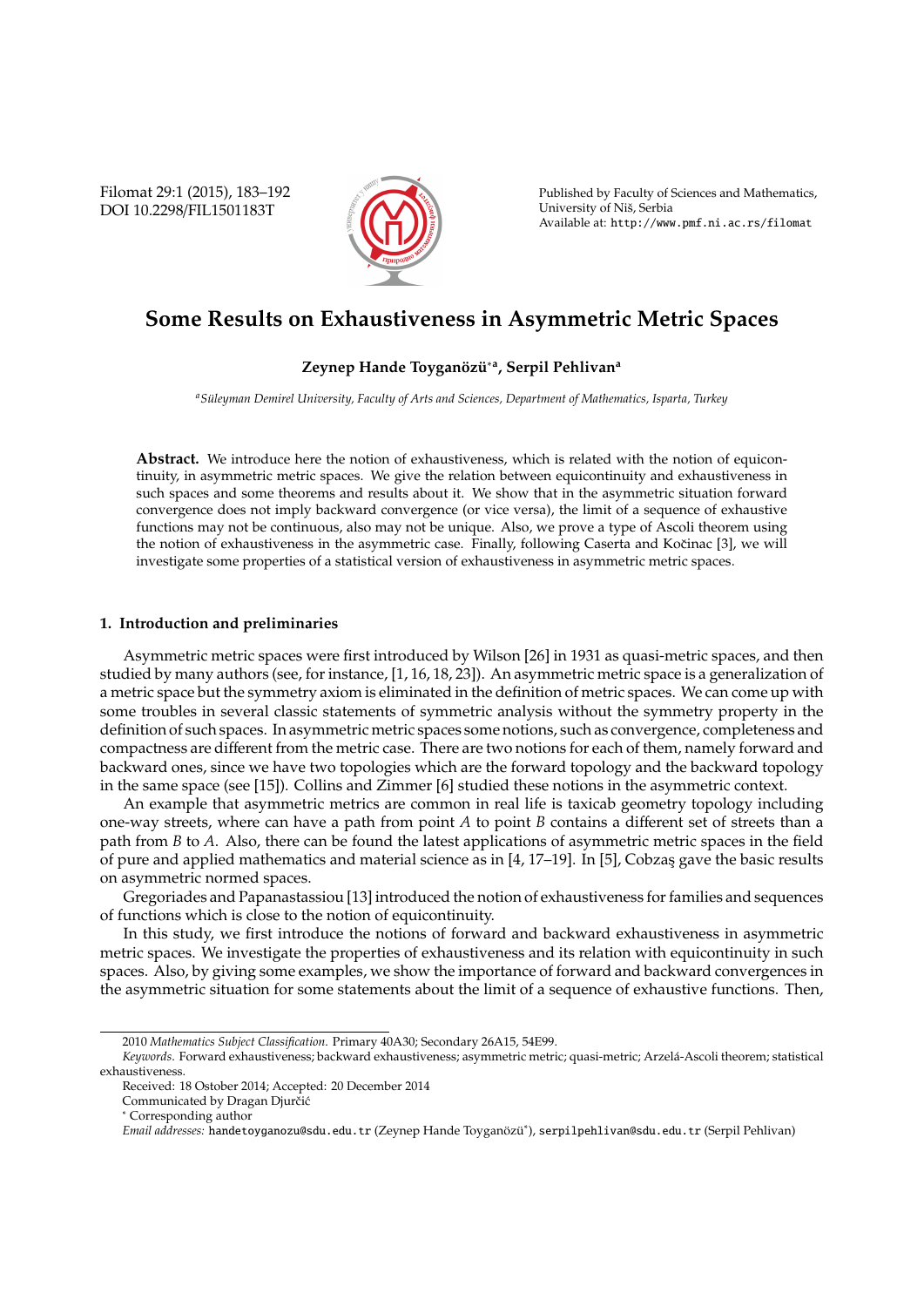we will give a characterization of compactness of  $\mathcal F$  using exhaustiveness in asymmetric metric spaces. In the last section, following Caserta and Kočinac ([3]), we will investigate some properties of a statistical version of exhaustiveness in asymmetric metric spaces.

#### *1.1. Asymmetric metric spaces*

Let us recall some definitions and results on asymmetric metric spaces which were given in [6].

**Definition 1.1.** A function  $d: X \times X \to \mathbb{R}$  is an *asymmetric metric* and  $(X, d)$  is an *asymmetric metric space* if: (1) *d*(*x*, *y*) ≥ 0 and *d*(*x*, *y*) = 0 holds if and only if *x* = *y*, for every *x*, *y* ∈ *X*, (2)  $d(x, z)$  ≤  $d(x, y)$  +  $d(y, z)$ , for every *x*, *y*, *z* ∈ *X*.

**Definition 1.2.** The *forward topology*  $\tau_{+}$  induced by *d* is the topology generated by the forward open balls *B*<sup>+</sup>( $x, \varepsilon$ ) = { $y \in X : d(x, y) < \varepsilon$ } for  $x \in X, \varepsilon > 0$ .

Likewise, the *backward topology* τ<sub>−</sub> induced by *d* is the topology generated by the backward open balls *B*<sup> $-$ </sup>(*x*,  $\varepsilon$ ) = {*y*  $\in$  *X* : *d*(*y*, *x*) <  $\varepsilon$ } for  $\tilde{x} \in X$ ,  $\varepsilon$  > 0.

**Definition 1.3.** A set  $S \subset X$  is *forward bounded* (resp. *backward bounded*), if there exists  $x \in X$  and  $\varepsilon > 0$  such that *S*  $\subset$  *B*<sup>+</sup>(*x*,  $\varepsilon$ ) (resp. *S*  $\subset$  *B*<sup>−</sup>(*x*,  $\varepsilon$ )).

**Definition 1.4.** A sequence  $(x_n)_{n \in \mathbb{N}}$  is said to be *forward convergent* to  $x \in X$  (*backward convergent* to  $x \in X$ ) if and only if

$$
\lim_{n\to\infty}d(x,x_n)=0\ (\lim_{n\to\infty}d(x_n,x)=0)
$$

and is denoted by  $x_n \stackrel{f}{\rightarrow} x$  ( $x_n \stackrel{b}{\rightarrow} x$ ).

**Definition 1.5.** A sequence  $(x_n)_{n \in \mathbb{N}}$  in an asymmetric metric space  $(X, d)$  is *forward Cauchy* (*backward Cauchy*) if for each  $\varepsilon > 0$  there exists a  $N \in \mathbb{N}$  such that for  $k \ge n \ge N$ ,  $d(x_n, x_k) < \varepsilon (d(x_k, x_n) < \varepsilon)$  holds.

**Definition 1.6.** Let  $(X, d_X)$  and  $(Y, d_Y)$  be asymmetric metric spaces. A function  $f : X \to Y$  is said to be *f f*−*continuous* (*fb*−*continuous*) at  $x \in X$ , if for every  $\varepsilon > 0$ , there exists  $\delta > 0$  such that  $y \in B^+(x, \delta)$  implies  $f(y) \in B^+(f(x), \varepsilon)$ ,  $(f(y) \in B^-(f(x), \varepsilon)$ ).

**Definition 1.7.** (Sequential definition of continuity) A function *f* : *X* → *Y* is *f f*−*continuous* at *x* ∈ *X* if and only if whenever  $x_k \stackrel{f}{\rightarrow} x$  in  $(X, d_X)$  we have  $f(x_k) \stackrel{f}{\rightarrow} f(x)$  in  $(Y, d_Y)$ .

The statement holds analogously for the other types.

In the following proposition, Collins and Zimmer [6] gave the relation of forward and backward limits.

**Proposition 1.8.** *Let*  $d(y, x) \leq k(x, y) d(x, y)$  *for every x, y*  $\in$  *X, where*  $k: X \times X \rightarrow \mathbb{R}$  *satisfies the following constraint:* 

$$
\forall x \in X \exists \varepsilon > 0 \text{ such that } y \in B^+(x, \varepsilon) \Rightarrow k(x, y) \le K(x). \tag{1}
$$

Therefore, the existence of forward limits implies the existence of backward limits, and so limits are unique.

**Example 1.9.** The Sorgenfrey asymmetric metric is the function  $d : \mathbb{R} \times \mathbb{R} \to \mathbb{R}_0^+$  is given by

$$
d(x, y) := \begin{cases} y - x, \text{if } y \ge x \\ 1, \text{if } y < x \end{cases}
$$

which does not satisfy (1).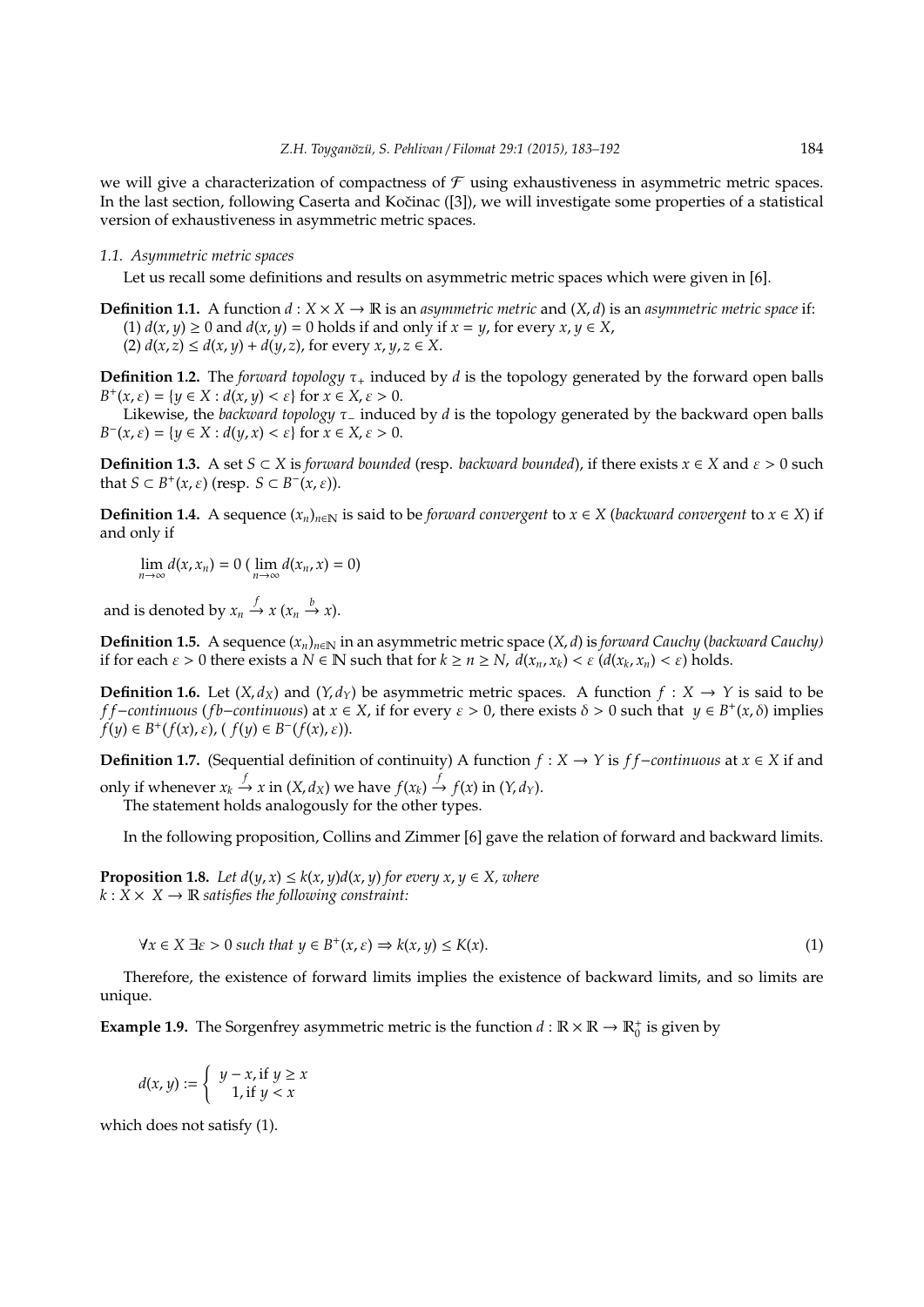#### **Definition 1.10.** A set *S* ⊂ *X* is

(1) *forward compact* if every open cover of *S* in the forward topology has a finite subcover.

(2) *forward relatively compact* if  $\overline{S}$  is forward compact, where  $\overline{S}$  denotes the closure of *S* in the forward topology.

(3) *forward sequentially compact* if every sequence in *X* contains a forward convergent subsequence.

(4) *forward complete* if every forward Cauchy sequence is forward convergent.

**Lemma 1.11.** Let  $d: X \times X \to \mathbb{R}_0^+$  be an asymmetric metric. If  $(X, d)$  is forward sequentially compact and  $x_k \stackrel{b}{\to} x$ , *then*  $x_k \stackrel{f}{\rightarrow} x$ .

**Lemma 1.12.** *A forward compact set X is forward sequentially compact.*

**Definition 1.13.** A subset  $S \subset X$  is *forward totally bounded* if for each  $\varepsilon > 0$  it can be covered by finitely many forward balls of radius  $\varepsilon$ .

**Proposition 1.14.** *If* (*X*, *d*) *is forward sequentially compact and forward totally bounded, then X is forward compact.*

**Definition 1.15.** Let  $(X, d_X)$  and  $(Y, d_Y)$  be asymmetric metric spaces. A set  $\mathcal F$  of functions from *X* to *Y* is *forward equicontinuous (backward equicontinuous)* if for every  $x \in X$  and for every  $\varepsilon > 0$  there exists  $\delta > 0$  such that for every  $y \in Y$  and every  $f \in \mathcal{F}$  with  $d_X(x, y) < \delta$ ,  $d_Y(f(x), f(y)) < \varepsilon$  ( $d_Y(f(y), f(x)) < \varepsilon$ ) holds.

Let *Y <sup>X</sup>* be the set of functions from *X* to *Y* and *C*(*X*,*Y*) be the set of all *f f*−continuous functions from *X* to *Y*. The uniform metric on *Y <sup>X</sup>* is

 $\overline{\rho}(f,g) := \sup{\overline{d}(f(x), g(x)) | x \in X}$ 

where  $d(x, y) := min\{d(x, y), 1\}$  and *d* is the asymmetric metric associated with *Y*. This metric induces the uniform topology on *Y X*.

#### **Definition 1.16.** Let  $(f_n)_{n \in \mathbb{N}}$  be a function sequence and *f* be a function from *X* to *Y*.

(i) We say that the sequence  $(f_n)_{n\in\mathbb{N}}$  is *forward pointwise convergent* (*backward pointwise convergent*) to *f* if for every  $\varepsilon > 0$  there exist a  $N \in \mathbb{N}$  such that for all  $n \geq N$  we have  $d_Y(f(x), f_n(x)) < \varepsilon$  ( $d(f_n(x), f(x)) < \varepsilon$ ).

(ii) We say that the sequence  $(f_n)_{n\in\mathbb{N}}$  is *forward convergent uniformly (backward convergent uniformly)* with limit *f* if for every  $\varepsilon > 0$  there exists a natural number *N* such that for all  $x \in X$  and all  $n \geq N$  we have  $d(f(x), f_n(x)) < \varepsilon \, (d(f_n(x), f(x)) < \varepsilon).$ 

## *1.2. Statistical convergence*

The concept of statistical convergence of a sequence was introduced at a conference held at Wroclaw University, Poland, in 1949, by Steinhaus [25] (see also [11]). Since then it has been studied by many authors (see, for instance [2, 7, 9, 12, 20, 22, 24]). This idea is based on the notion of asymptotic density of a set *A* ⊂ N. In [8], Das and Bhunia studied the idea of statistical convergence of double sequences for real numbers in asymmetric metric spaces.

Let *A*  $\subset$  N. The number of elements which are less than or equal to some *n*  $\in$  N and which belong to *A* is denoted by  $|A(n)|$ . The *asymptotic density* of *A* is defined by  $\frac{\partial}{\partial}(A) = \lim_{n \to \infty} \frac{|A(n)|}{n}$  $\frac{n(n)}{n}$ , provided that this limit exists. Note that  $\partial$ (**N** \ *A*) = 1 –  $\partial$ (*A*) if  $\partial$ (*A*) exists. A set is said to be statistically dense if  $\partial$ (*A*) = 1.

Let *X* be an asymmetric metric space. A real sequence  $(x_n) \in X$  is said to be *forward statistically convergent* to  $x \in X$ , (*backward statistically convergent* to  $x \in X$ ) provided that for every  $\varepsilon > 0$ 

 $\partial(\lbrace n \in \mathbb{N} : d(x, x_n) \ge \varepsilon \rbrace) = 0 \left( \partial(\lbrace n \in \mathbb{N} : d(x_n, x) \ge \varepsilon \rbrace) = 0 \right)$ 

and is denoted by  $x_n \stackrel{f-st}{\to} x$  ( $x_n \stackrel{b-st}{\to} x$ ).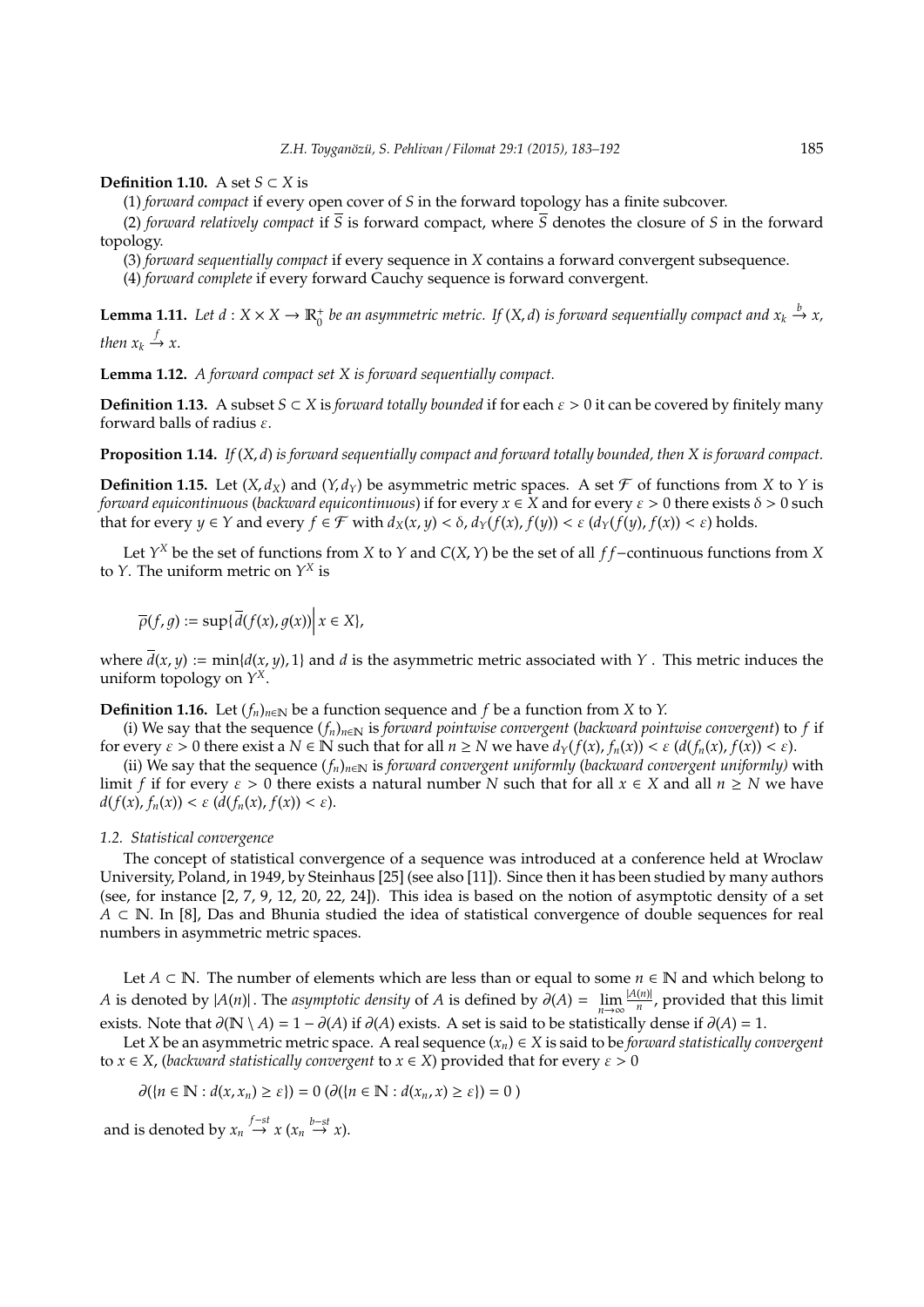### **2. Forward and backward exhaustiveness**

In [13], Gregoriades and Papanastassiou gave the notion of exhaustiveness for family and sequences of functions. Similarly, in this section we give the notion of exhaustiveness in asymmetric metric spaces and investigate some of its properties.

**Definition 2.1.** Let  $(X, d_X)$ ,  $(Y, d_Y)$  be asymmetric metric spaces,  $x \in X$ , let F be a family of functions from *X* to *Y* and  $f_n: X \to Y, n \in \mathbb{N}$ .

(i) If  $\mathcal F$  is infinite, then we say that the family  $\mathcal F$  is *forward exhaustive* (*backward exhaustive*) at a point  $x \in X$  provided that, for each  $\varepsilon > 0$  there exists a  $\delta > 0$  and a finite subset *K* of *F* such that  $d_Y(f(x), f(y)) < \varepsilon$  $(d_Y(f(y), f(x)) < \varepsilon)$  for all  $f \in \mathcal{F} \setminus K$  and all  $y \in X$  such that  $y \in B^+(x, \delta)$ .

(ii) If  $\mathcal F$  is finite, then we say that the family  $\mathcal F$  is forward exhaustive at  $x \in X$  provided that each member of F is *f f*−continuous at *x* ∈ *X*.

(iii) The sequence  $(f_n)_{n\in\mathbb{N}}$  is called *forward exhaustive* (*backward exhaustive*) at  $x \in X$  if for every  $\varepsilon > 0$ there is  $\delta > 0$  and  $n_0 \in \mathbb{N}$  such that for all  $y \in B^+(x,\delta)$  and for all  $n \ge n_0$  we have  $d_Y(f_n(x), f_n(y)) < \varepsilon$  $(d_Y(f_n(y), f_n(x)) < \varepsilon)$ . The sequence  $(f_n)_{n \in \mathbb{N}}$  is forward exhaustive (backward exhaustive) if it is forward exhaustive (backward exhaustive) at every  $x \in X$ .

It is clear that forward equicontinuity implies forward exhaustiveness. If for every  $\varepsilon > 0$  the finite set *K* in Definition 2.1.(i) can be taken to be the empty set, then a forward equicontinuous family is forward exhaustive.

But the converse is not true. Forward exhaustiveness of  $\mathcal F$  does not imply that there exists a finite subset *K* of *F* such that  $\mathcal{F} \setminus K$  is forward equicontinuous, since the set *K* in the definition depends on  $\varepsilon > 0$ .

Similar remarks mentioned above can be given for backward ones.

**Proposition 2.2.** *Let*  $(X, d_X)$ ,  $(Y, d_Y)$  *be asymmetric metric spaces,*  $x \in X$ ,  $\mathcal{F}$  *be an infinite family of functions from X to Y. Then, we have the following:*

*(i)* F *is forward equicontinuous at x if and only if* F *is forward exhaustive at x and f is f f*−*continuous at x for each*  $f \in \mathcal{F}$ *.* 

*(ii)* F *is backward equicontinuous at x if and only if* F *is backward exhaustive at x and f is f b*−*continuous at x for each*  $f \in \mathcal{F}$ *.* 

*Proof.* It is enough to prove (i) only, since the proof of (ii) will be similar. The necessity part is clear from the definitions.

For the converse part, let  $\varepsilon > 0$ , then there exist  $\delta' > 0$  and *K* finite subset of  $\mathcal F$  such that for every *y* ∈ *B*<sup>+</sup>(*x*, *δ*') and for every *f* ∈ *F* \ *K* we have  $d_Y(f(x), f(y)) < \varepsilon$ . Since each *f* is *f f*− continuous at *x*, there  $\epsilon$  exists  $\delta(f) > 0$  such that for every *y* ∈ *B*<sup>+</sup>(*x*, *δ*(*f*)) we have *d*<sub>*Y*</sub>(*f*(*x*), *f*(*y*)) < *ε*. Put *δ* := min{*δ'*, *δ*(*f*) : *f* ∈ *K*} > 0. Then for every  $y \in B^+(x, \delta)$  and for every  $f \in \mathcal{F}$  we have  $d_Y(f(x), f(y)) < \varepsilon$ , which completes the proof.

The following example shows that each member of a forward exhaustive family (or sequence) need not be continuous.

**Example 2.3.** Let  $X = \mathbb{R}$  and  $Y = [0, 1/2]$  be given with the following asymmetric metrics:

$$
d_X(x, y) = d_Y(x, y) = \begin{cases} y - x, & \text{if } y \ge x \\ 1, & \text{if } y < x. \end{cases}
$$

Let  $f_n: X \to Y, n \in \mathbb{N}$ , defined by

$$
f_n(x) = \begin{cases} \frac{1}{3n}, & \text{if } x \leq 0 \\ \frac{1}{2n}, & \text{if } x > 0. \end{cases}
$$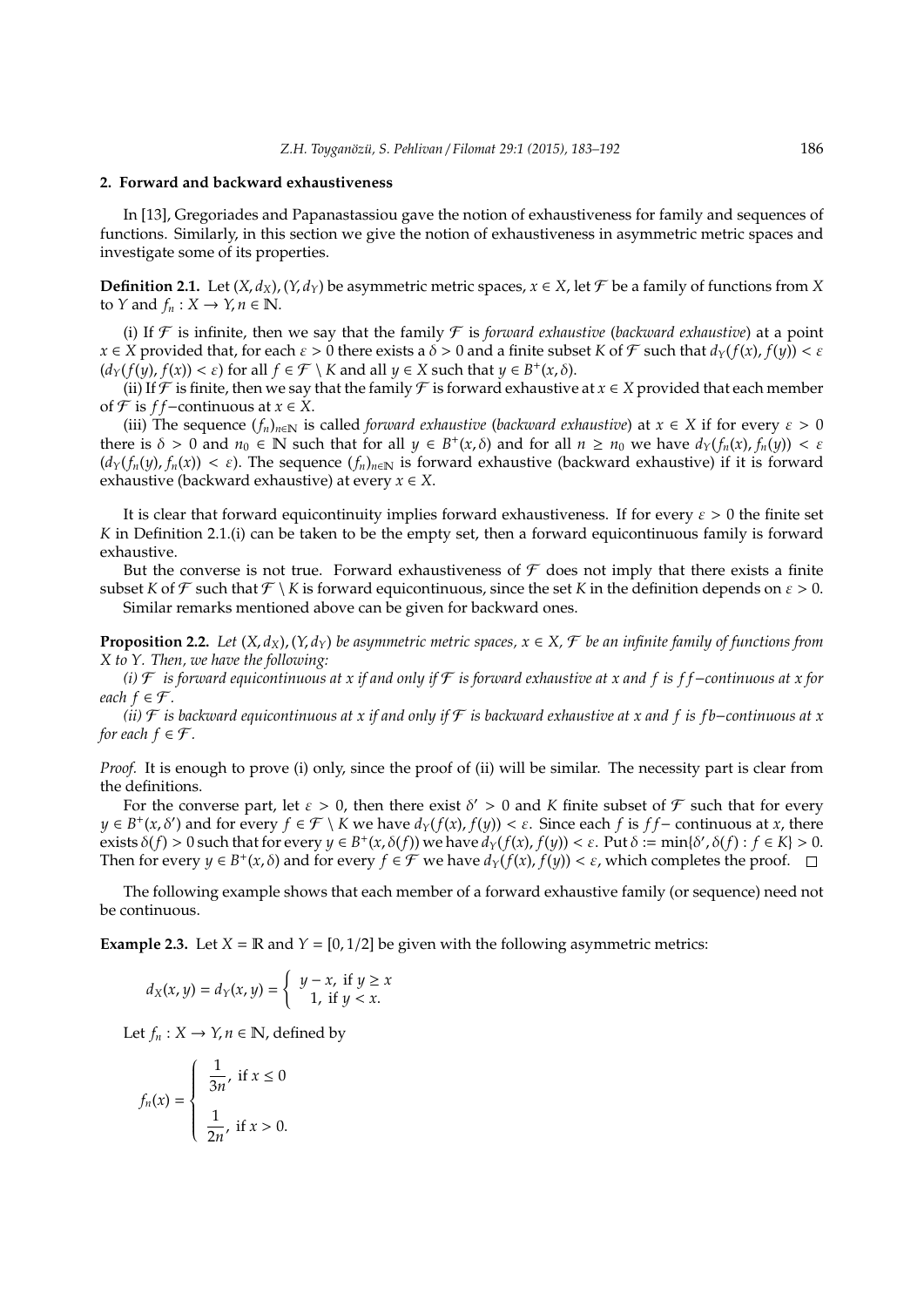Notice that none of  $f_n$  is continuous at  $x = 0$ . But, the sequence  $(f_n)_{n \in \mathbb{N}}$  is forward exhaustive at  $x = 0$ . Indeed, let  $\varepsilon > 0$ , so there exists  $n_0 \in \mathbb{N}$ ,  $n_0 > \frac{1}{\varepsilon}$  $\frac{1}{6\varepsilon}$  such that for  $\delta > 0$ , for all  $y \in B^+(0, \delta) = [0, \delta)$  and for all *n* ≥ *n*<sub>0</sub> we have  $d_Y(f_n(0), f_n(y)) = f_n(y) - f_n(0) = \frac{1}{2}$ 2*n* − 1  $rac{1}{3n} = \frac{1}{6n}$  $\frac{1}{6n} < \varepsilon$ .

So we obtained as a result of this example that there exists a forward exhaustive family which has no continuous functions.

The following lemma gives the relationship between forward exhaustiveness and backward exhaustiveness. Since this lemma is a generalization of a statement for equicontinuity by Collins and Zimmer [6] to exhaustiveness, the proof can be given in a similar way.

**Lemma 2.4.** *Let* (*Y*, *dY*) *be a forward compact asymmetric metric space and forward convergence implies backward*  $c$ onvergence in Y. If a set  $\mathcal{F}\subset Y^X$  is forward exhaustive, then it is also backward exhaustive (and vice versa).

If the condition of implication of forward convergence to backward convergence is dropped in this lemma, forward exhaustiveness does not imply backward exhaustiveness.

**Example 2.5.** Let us consider the previous example. Forward convergence does not imply backward convergence in the asymmetric metric on *Y* and the sequence  $(f_n)_{n\in\mathbb{N}}$  is not backward exhaustive at  $x = 0$ . Indeed, for  $\delta > 0$  and for all  $y \in B^+(0, \delta) = [0, \delta)$  we have  $d_Y(f_n(y), f_n(0)) = 1$ .

Now, let the asymmetric metric on *Y* be as in the following:

$$
d_Y(x, y) = \begin{cases} y - x, & \text{if } y \ge x \\ \frac{1}{2}(x - y), & \text{if } y < x. \end{cases}
$$

In this asymmetric metric, forward convergence implies backward convergence.

Let  $\varepsilon > 0$ . There exists a  $\delta > 0$  and  $n_0 \in \mathbb{N}$ ,  $n_0 > \frac{1}{\epsilon}$ .  $\frac{1}{6\varepsilon}$  such that for all  $y \in B^+(0, \delta) = [0, \delta)$  and for all  $n \ge n_0$ we have

$$
d_Y(f_n(0), f_n(y)) = f_n(y) - f_n(0) = \frac{1}{2n} - \frac{1}{3n} = \frac{1}{6n} < \varepsilon.
$$

So, the sequence  $(f_n)_{n \in \mathbb{N}}$  is forward exhaustive at  $x = 0$ .

Now, we will show that the sequence  $(f_n)_{n \in \mathbb{N}}$  is backward exhaustive at  $x = 0$ . Let  $\varepsilon > 0$ . There exist a  $\delta > 0$  and  $n_0 \in \mathbb{N}$ ,  $n_0 > \frac{1}{12}$  $\frac{1}{12\varepsilon}$  such that for all  $y \in B^+(0, \delta) = [0, \delta)$  and for all  $n \ge n_0$  we have

$$
d_Y(f_n(y),f_n(0))=\frac{1}{2}(f_n(y)-f_n(0))=\frac{1}{2}\left(\frac{1}{2n}-\frac{1}{3n}\right)=\frac{1}{2}\frac{1}{6n}<\varepsilon.
$$

So, the sequence  $(f_n)_{n \in \mathbb{N}}$  is backward exhaustive at  $x = 0$ .

By the following theorem, it can be stated that the forward pointwise limit of a sequence of forward exhaustive function is continuous, only if forward convergence implies backward convergence in the asymmetric metric on *Y*.

**Theorem 2.6.** *Let* (*X*, *dX*) *and* (*Y*, *dY*) *be asymmetric metric spaces such that forward convergence implies backward convergence in Y and let f, f<sub>n</sub>,*  $n \in \mathbb{N}$ *, be functions from X to Y. If*  $(f_n)_{n \in \mathbb{N}}$  *is forward pointwise convergent to f and*  $(f_n)_{n \in \mathbb{N}}$  *is forward exhaustive at*  $x \in X$ *, then f is ff*−*continuous at*  $x \in X$ .

*Proof.* Fix  $\varepsilon > 0$ . Since,  $(f_n)_{n \in \mathbb{N}}$  is forward exhaustive at  $x \in X$  there exist a  $\delta > 0$  and  $n_0 \in \mathbb{N}$  such that for all  $y \in B^+(x, \delta)$  and for all  $n \ge n_0$  we have  $d_Y(f_n(x), f_n(y)) < \varepsilon/3$ . Let  $y \in B^+(x, \delta)$ . Since  $(f_n)_{n \in \mathbb{N}}$  is forward pointwise convergent to *f*, there exists an  $n_1 \in \mathbb{N}$  such that for all  $n \ge n_1$  we have  $d_Y(f(y), f_n(y)) < \varepsilon/3$  and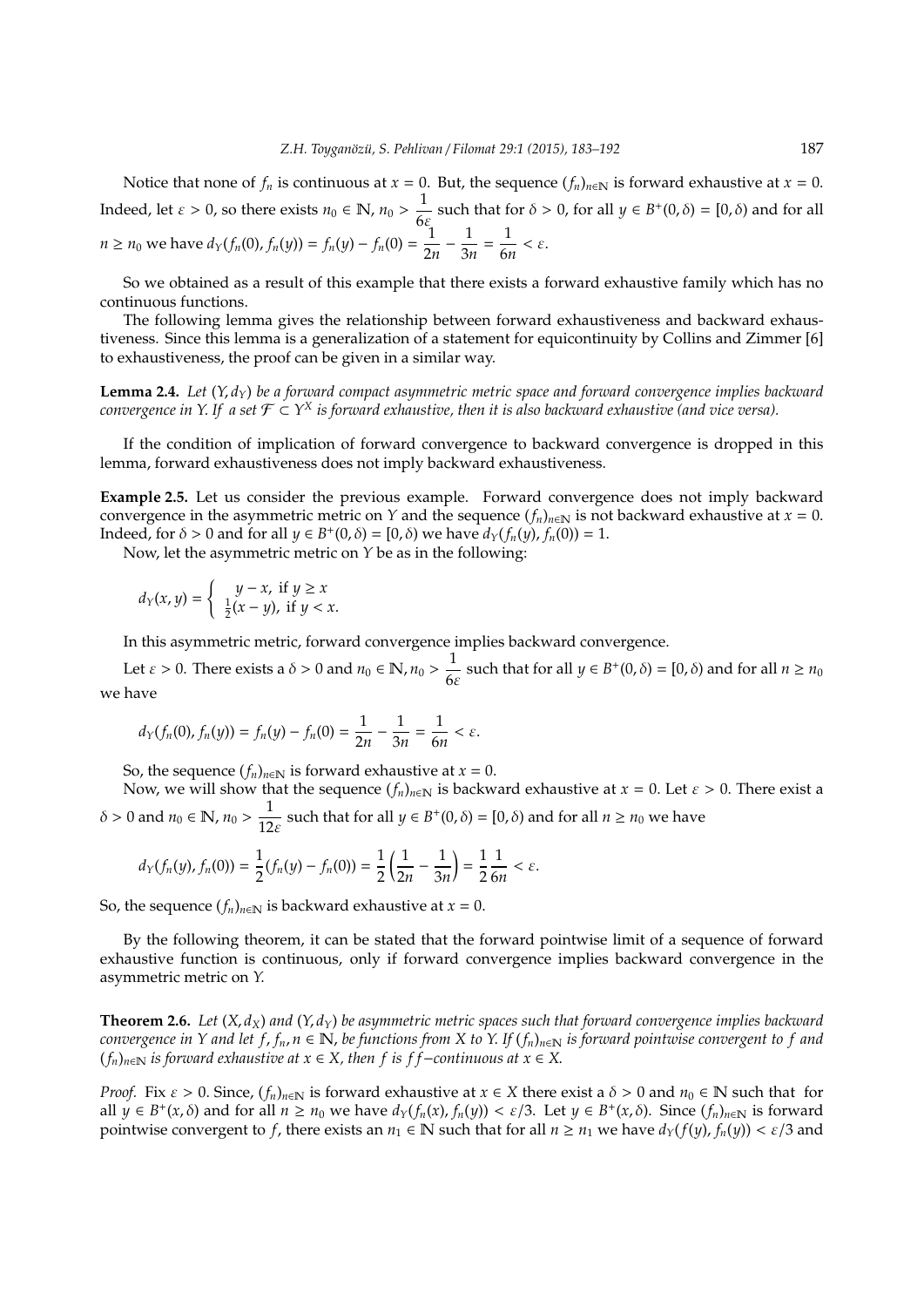*dY*(*f*(*x*), *fn*(*x*)) < ε/3. Because forward convergence implies backward convergence in *Y*, *dY*(*fn*(*y*), *f*(*y*)) < ε/3 holds. Now, put  $N := \max\{n_0, n_1\}$ . So , if  $y \in B^+(x, \delta)$ ,

$$
d_Y(f(x), f(y)) \leq d_Y(f(x), f_N(x)) + d_Y(f_N(x), f_N(y)) + d_Y(f_N(y), f(y))
$$
  
<  $\varepsilon$ .

Therefore, *f* is *f f*−continuous at  $x \in X$ . □

The next example shows that if forward convergence does not imply backward convergence in *Y*, then the forward pointwise limit of a sequence of forward exhaustive function may not be continuous, and also may not be unique.

**Example 2.7.** Let *X* := [0,1] be equipped with the Euclidean metric and let  $Y := \{(y_1, y_2) : y_1 = 0, y_2 \in \mathbb{R}\}$ (0, 1]}∪ {(−1, 0)}∪ {(1, 0)} ⊂ R<sup>2</sup> . Choose the metric on *Y* to be the Sorgenfrey metric in Example 1.9, extended such that for  $(y_1, y_2)$  with  $y_2 > 0$ ,

$$
d((y_1, y_2), (\pm 1, 0)) = d((\pm 1, 0), (\mp 1, 0)) = 1, d((\pm 1, 0), (y_1, y_2)) = y_2
$$
  
Let f: Y, Y, Z, Y =  $\int (-1, 0), x = 0$  and f: Y, Y, Z, Y

Let 
$$
f: X \to Y
$$
,  $x \to \begin{cases} (-1,0), x = 0 \\ (1,0), x > 0 \end{cases}$  and  $f_n: X \to Y$ ,  $x \to (0, \frac{1}{n})$ .

The sequence  $(f_n)_{n\in\mathbb{N}}$  is forward exhaustive and pointwise converges forwardly to discontinuous limit *f*. However, the limit is not unique, since forward convergence does not imply backward convergence. For example,  $(f_n)_{n\in\mathbb{N}}$  is forward pointwise convergent to  $f: X \to Y, x \to (1,0)$  being continuous.

A similar argument yields the following result.

**Corollary 2.8.** Let  $(X, d_X)$  and  $(Y, d_Y)$  be asymmetric metric spaces such that backward convergence implies forward *convergence in Y and f, f<sub>n</sub>,*  $n \in \mathbb{N}$ *, be functions from X to Y. If*  $(f_n)_{n \in \mathbb{N}}$  *is backward pointwise convergence to f and*  $(f_n)_{n \in \mathbb{N}}$  *is backward exhaustive at*  $x \in X$ *, then f is fb*−*continuous at*  $x \in X$ .

**Theorem 2.9.** Let  $(X, d_X)$  and  $(Y, d_Y)$  be asymmetric metric spaces such that forward convergence implies backward *convergence in Y and f,*  $f_n$ *,*  $n \in \mathbb{N}$ *, be functions from X to Y. If the function sequence*  $(f_n)_{n \in \mathbb{N}}$  *<i>is forward pointwise convergence to f and*  $(f_n)_{n\in\mathbb{N}}$  *is forward exhaustive at X, then the function sequence*  $(f_n)_{n\in\mathbb{N}}$  *is forward convergent uniformly to f on every forward compact subset of X*.

*Proof.* Let  $K \subset X$  be any forward compact set and choose  $\varepsilon > 0$  arbitrarily and let  $x \in K$ . Since, the function sequence  $(f_n)_{n\in\mathbb{N}}$ , is forward exhaustive at *x*, then there exist a  $\delta_x>0$  and  $n_0\in\mathbb{N}$  such that for all  $y\in B^+(x,\delta_x)$ and for all  $n \ge n_0$  we have  $d_Y(f_n(x), f_n(y)) < \varepsilon/3$ .

By Theorem 2.6, *f* is *f* f−continuous at *x*, therefore there exists a  $\delta > 0$  with  $\delta_x < \delta$  such that  $d_y(f(x), f(y))$  <  $\varepsilon/3$  holds for all  $y \in B^+(x,\delta_x)$ . Since forward convergence implies backward convergence in *Y*, we have  $d_Y(f(y), f(x)) < \varepsilon/3$ .

Since  $X \subseteq \cup$  $∪$  *B*<sup>+</sup>(*x*, *δ*<sub>*x*</sub>) and *X* is forward compact, there exist some *x*<sub>1</sub>, *x*<sub>2</sub>, ..., *x*<sub>*k*</sub> ∈ *X* such that *X* =

*k*  $\bigcup B$ <sup>+</sup>( $x_i, \delta_{x_i}$ ). By forward pointwise convergence of ( $f_n$ ) to  $f$ , for each *i* there exist some  $m_i$  ∈  $\mathbb N$  such that for all  $n \geq m_i$  we have  $d_Y(f(x_i), f_n(x_i)) < \varepsilon/3$ .

Now, take  $n_0 = \max\{n_{x_1}, n_{x_2}, ..., n_{x_k}, m_1, ..., m_k\}$ , and let  $y \in X$  be arbitrary. So,  $y \in B^+(x_i, \delta_{x_i})$  for some *i*. Then,  $d_X(x_i, y) < \delta_{x_i} < \delta$ . Hence, we obtain  $d_Y(f(y), f(x_i)) < \varepsilon/3$  and  $d_Y(f_n(x_i), f_n(y)) < \varepsilon/3$ .

Therefore, for all  $n \geq n_0$ ,

 $d_Y(f(y), f_n(y)) \le d_Y(f(y), f(x_i)) + d_Y(f(x_i), f_n(x_i)) + d_Y(f_n(x_i), f_n(y)) < \varepsilon$ 

Hence,  $(f_n)_{n \in \mathbb{N}}$  is forward convergent uniformly to  $f$ .  $\Box$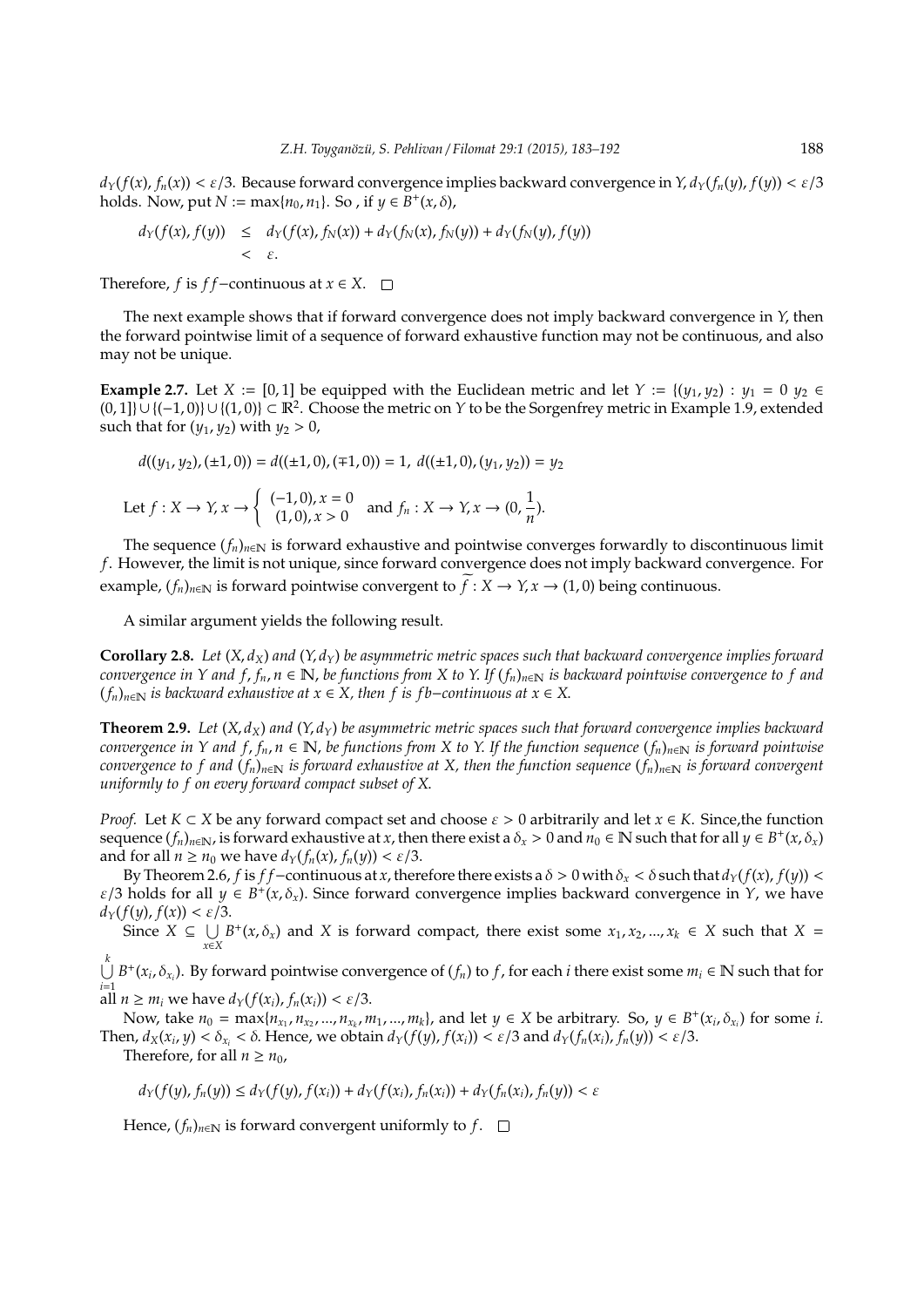#### **3. An Ascoli-type theorem in asymmetric metric spaces**

The Arzela-Ascoli theorem which characterizes compactness is a fundamental theorem of functional ´ analysis. There can be found different statements for the Arzela-Ascoli theorem in the literature (see in ´ [10, 14, 21]). In [6], Collins and Zimmer prove the Arzelá-Ascoli theorem in the asymmetric case. Here, using exhaustiveness instead of equicontinuity in this theorem, we will give a type of the Ascoli theorem in the asymmetric context.

It is clear that, if we take  $\mathcal F$  as a subset of  $C(X, Y)$ , then by Proposition 2.2. we can use exhaustiveness instead of equicontinuity in the Arzelá-Ascoli theorem in asymmetric case which was proved by Collins and Zimmer [6]. In that theorem, they gave relatively compactness of  $\mathcal F$  under some conditions in asymmetric metric spaces. Now, with the following theorem we will give a characterization of compactness of  $\mathcal F$  in asymmetric metric spaces.

First, we need the following lemma. In asymmetric metric spaces it can be given as in the metric case.

**Lemma 3.1.** Let  $(X, d_X)$  and  $(Y, d_Y)$  be asymmetric metric spaces, with forward convergence equivalent to backward *convergence in Y*. *If Y is forward complete, then C*(*X*,*Y*) *is forward complete in the uniform metric* ρ *corresponding to*  $d<sub>Y</sub>$ .

**Theorem 3.2.** *Let X be forward compact, Y be forward complete asymmetric metric spaces and* F *be a subset of C*(*X*,*Y*). *Suppose that forward convergence is equivalent to backward convergence in Y and every function sequence in* F *has a forward convergent subsequence in Y*. *Then* F *is forward compact if* F *is forward closed, forward totally bounded and forward exhaustive.*

*Proof.* We must show that,  $\mathcal F$  has a function sequence containing a forward convergent subsequence. Let  $(f_n)_{n\in\mathbb{N}}$  be an arbitrary sequence in  $\mathcal F$  and  $(x_n)_{n\in\mathbb{N}}$  be a forward dense subset of *X*. By assumption, the sequence  $(f_n(x_1))_{n\in\mathbb{N}}$  has a subsequence  $(f_{k_n^1}(x_1))_{n\in\mathbb{N}}$  which is forward convergent in *Y*. With the same argument, we can construct a subsequence  $(f_{k_n^2}(x_2))_{n\in\mathbb{N}}$  of that subsequence which is forward convergent in *Y*.

Inductively, we obtain a sequence of sequences of naturals ...  $\subseteq (k_n^{j+1}) \subseteq (k_n^j) \subseteq ... \subseteq (k_n^1)$  such that for each *j* ∈ N the sequence  $(f_{k_n'}(x_j))_{n \in \mathbb{N}}$  is forward convergent in *Y*. It is clear that for each *j* ∈ N the diagonal sequence  $(f_{k_n^u}(x_j))_{n \in \mathbb{N}}$  is forward convergent in *Y*. By forward convergence and implication of forward convergence to backward convergence in *Y*, this sequence is a forward Cauchy sequence. Since  $(x_n)_{n\in\mathbb{N}}$  a forward dense subset of *X*, there is an  $x_j \in X$  such that for every  $x \in X$  and  $j \in \{1, 2, ..., n\}$  we have  $x_j \in B^+(x, \delta)$ . By forward exhaustiveness of F, for every  $\varepsilon > 0$  there exists  $\delta > 0$  and  $n_0 \in \mathbb{N}$  such that for every  $x \in X$ and for every  $x_j \in B^+(x, \delta)$  and for every  $k_n^n > n_0$  we have that  $d_Y(f_{k_n^n}(x), f_{k_n^n}(x_j)) < \varepsilon$ . Since  $\mathcal{F} \subseteq C(X, Y)$  and forward convergence implies backward convergence in *Y*, we have that  $d_Y(f_{k_n^n}(x_j), f_{k_n^n}(x)) < \varepsilon$ . So,  $\mathcal F$  is also backward exhaustive. Using these results, we obtain the sequence  $(f_{k_n^u}(x))_{n\in \mathbb N}$  is a forward Cauchy sequence for each  $x \in X$ . Then by Lemma 3.1,  $C(X, Y)$  is forward complete in the uniform metric  $\overline{\rho}$  corresponding to  $d_Y$  and hence, the sequence  $(f_{k_n^{\eta}}(x))_{n\in\mathbb{N}}$  is forward convergent.

Let  $f_{k_n^u}(x) \stackrel{f}{\to} f(x)$ . Then by forward exhaustiveness of  $(f_{k_n^u}(x))_{n\in\mathbb{N}}$  and the forward compactness of *X*, using Theorem 2.9, we have that the sequence  $(f_{k_n^n}(x))_{n\in\mathbb{N}}$  is forward convergent uniformly to *f*. Since  $\mathcal F$  is forward closed,  $f$  belongs to  $\mathcal F$  and so,  $\mathcal F$  is forward sequentially compact. Finally, using forward sequentially compactness and forward total boundedness of  $\mathcal F$ , from Proposition 1.14, we find  $\mathcal F$  is forward compact.

## **4. Statistical version of exhaustiveness in asymmetric metric spaces**

Caserta and Kočinac [3] studied the statistical version of exhaustiveness in metric spaces. In this section, we will investigate some properties of this notion in asymmetric metric spaces.

**Definition 4.1.** A sequence  $(f_n)_{n \in \mathbb{N}}$  ⊂  $Y^X$  is said to be *forward statistically exhaustive* (shortly *forward st*−*exhaustive*) at a point  $x \in X$  if for each  $\varepsilon > 0$  there are  $\delta > 0$  and a statistically dense set *M* ⊂ N such that for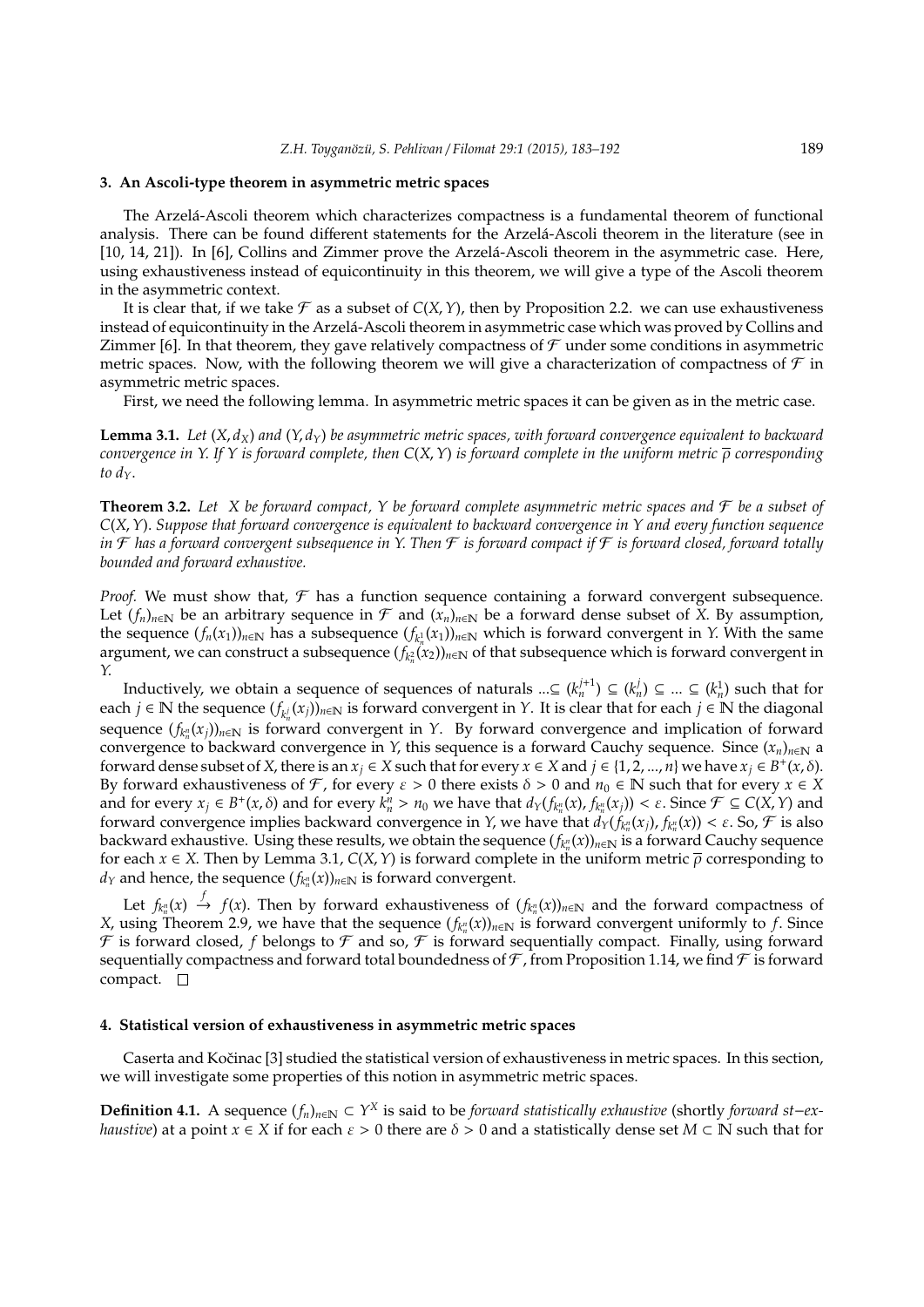each  $y \in B^+(x, \delta)$  we have  $d_Y(f_n(x), f_n(y)) < \varepsilon$  for each  $n \in M$ . The sequence  $(f_n)_{n \in \mathbb{N}}$  is forward st-exhaustive if it is forward *st*−exhaustive at every *x* ∈ *X*.

Similarly, (*fn*)*n*∈<sup>N</sup> ⊂ *Y <sup>X</sup>* is said to be *backward statistically exhaustive* (shortly *backward st*−*exhaustive*) at a point  $x \in X$  if for each  $\varepsilon > 0$  there are  $\delta > 0$  and a statistically dense set  $M \subset \mathbb{N}$  such that for each  $y \in B^+(x, \delta)$ we have  $d_Y(f_n(y), f_n(x)) < ε$  for each *n* ∈ *M*. The sequence  $(f_n)_{n \in \mathbb{N}}$  is backward *st*−exhaustive if it is backward *st*−exhaustive at every *x* ∈ *X*.

**Remark 4.2.** (1) Every forward equicontinuous function sequence  $(f_n)_{n\in\mathbb{N}}$  is forward *st*−exhaustive, but the converse need not be true.

(2) Every forward exhaustive function sequence  $(f_n)_{n\in\mathbb{N}}$  is forward *st*-exhaustive, but the converse need not be true.

Same remarks can be considered for backward ones.

With the following example we observe that there is a function sequence  $(f_n)_{n\in\mathbb{N}}$  which is forward *st*−exhaustive. However, it is neither forward exhaustive nor forward equicontinuous.

**Example 4.3.** Let  $X = \mathbb{R}$  and  $Y = [-1, 1]$  be given with the following asymmetric metrics:

$$
d_X(x, y) = \begin{cases} y - x, & \text{if } y \ge x \\ 1, & \text{if } y < x \end{cases} \quad \text{and} \quad d_Y(x, y) = \begin{cases} y - x, & \text{if } y \ge x \\ 2(x - y), & \text{if } y < x \end{cases}
$$

Let us consider the function sequence  $f_n : X \to Y$ ,  $n \in \mathbb{N}$ , defined in [3] by

 $f_n(x) =$  $\int -1$ , if  $x \le 0$  and *n* is prime  $\Bigg\}$  $\begin{array}{|c|c|} \hline \rule{0pt}{12pt} \rule{0pt}{2.5pt} \rule{0pt}{2.5pt} \rule{0pt}{2.5pt} \rule{0pt}{2.5pt} \rule{0pt}{2.5pt} \rule{0pt}{2.5pt} \rule{0pt}{2.5pt} \rule{0pt}{2.5pt} \rule{0pt}{2.5pt} \rule{0pt}{2.5pt} \rule{0pt}{2.5pt} \rule{0pt}{2.5pt} \rule{0pt}{2.5pt} \rule{0pt}{2.5pt} \rule{0pt}{2.5pt} \rule{0pt}{2.5pt} \rule{0pt}{2.5pt} \rule{0pt}{2.5$ 1  $\frac{1}{n}$ , if  $x \le 0$  and *n* is not prime 1, if  $x > 0$  and *n* is prime 1  $\frac{1}{2n}$ , if  $x > 0$  and *n* is not prime.

The set of prime natural numbers *P* has asymptotic density  $\partial(P) = 0$ , take  $\varepsilon > 0$  and  $n_0 \in \mathbb{N} \backslash P$  such that 1  $\frac{1}{n_0} < \varepsilon$ . Then, for each  $n \in (\mathbb{N} \setminus P) \cap \{n \in \mathbb{N} : n > n_0\}$  and  $y \in B^+(0, \delta)$  we have  $d_Y(f_n(0), f_n(y)) = 2\left(\frac{1}{n_0}\right)$ *n* − 1 2*n*  $\epsilon$ . Hence, this function sequence is forward *st*−exhaustive at *x* = 0.

However, this function sequence is not forward exhaustive at  $x = 0$ . Indeed, for every  $\delta > 0$  and for every  $y \in B^+(0,\delta)$  we have  $d_Y(\hat{f}_n(0), f_n(y)) = f_n(y) - f_n(0) = 2$  for infinitely many *n*. Also, by the definition of forward equicontinuity and forward exhaustiveness, the sequence  $(f_n)_{n\in\mathbb{N}}$  is not forward equicontinuous.

With the following example, it can be said that a function sequence is forward *st*−exhaustive if and only if backward *st*−exhaustive when forward *st*−convergence implies backward *st*−convergence in *Y*.

**Example 4.4.** Let us consider the previous example. The function sequence  $(f_n)_{n\in\mathbb{N}}$  is also backward *st*−exhaustive at *x* = 0. Because, on the asymmetric metric *Y*, forward *st*−convergence implies backward *st*−convergence and  $\partial(P) = 0$ , taking again  $\varepsilon > 0$  and  $n_0 \in \mathbb{N} \setminus P$  such that  $\frac{1}{n_0} < \varepsilon$ , for each  $n \in (\mathbb{N} \setminus P) \cap \{n \in \mathbb{N} \setminus P\}$  $\mathbb{N}$  : *n* > *n*<sub>0</sub>} and *y* ∈ *B*<sup>+</sup>(0, δ), we have  $d_Y(f_n(y), f_n(0)) = f_n(0) - f_n(y) = \frac{1}{n}$ *n* − 1  $\frac{1}{2n} < \varepsilon$ .

If we change the asymmetric metric on *Y* as in the following

$$
d_Y(x, y) := \begin{cases} y - x, & \text{if } y \ge x \\ 1, & \text{if } y < x \end{cases}
$$

the function sequence  $(f_n)_{n \in \mathbb{N}}$  is not forward *st*−exhaustive at *x* = 0, however it is backward *st*−exhaustive at *x* = 0.Indeed, in this asymmetric metric, forward*st*−convergence does not equal to backward*st*−convergence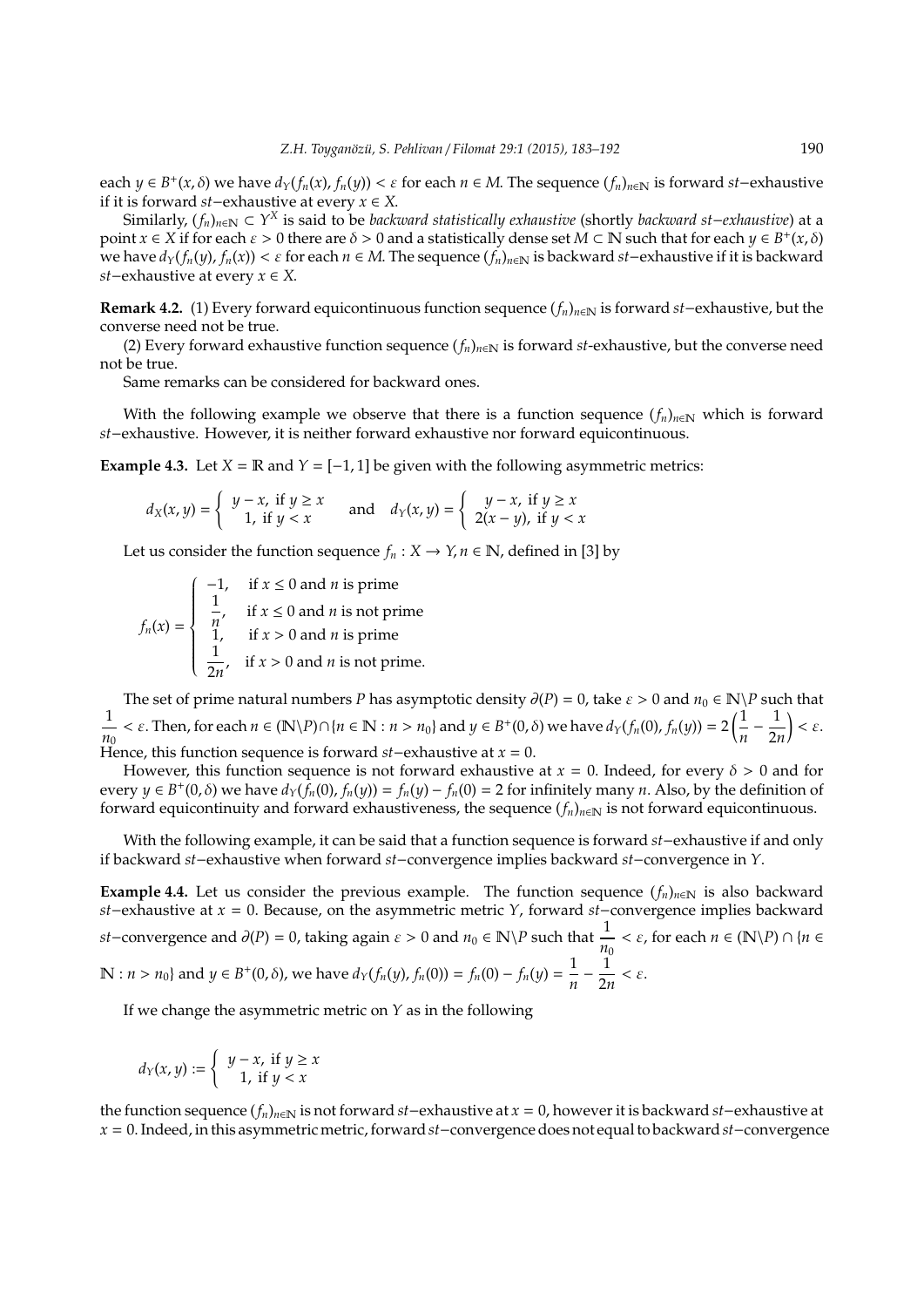and for every  $\delta > 0$  and every  $y \in B^+(0, \delta)$  we have  $d_Y(f_n(y), f_n(0)) = f_n(0) - f_n(y) = \frac{1}{n}$ *n* − 1  $\frac{1}{2n} < \varepsilon$ , *i.e.*,  $(f_n)_{n \in \mathbb{N}}$ is backward *st*−exhaustive at *x* = 0, but it is not forward *st*−exhaustive at *x* ∈ *X*, since for every δ > 0 and every *y* ∈ *B*<sup>+</sup>(0, δ) we have  $d_Y(f_n(0), f_n(y)) = 1$ .

Notice that we can give the following lemma in asymmetric case which is similar with the symmetric case given in [3].

**Lemma 4.5.** *A sequence* (*fn*)*n*∈<sup>N</sup> ⊆ *Y <sup>X</sup> is forward (backward) st*−*exhaustive if and only if each of its st*−*dense subsequence is forward (backward) st*−*exhaustive.*

**Definition 4.6.** Let  $(X, d_X)$  and  $(Y, d_Y)$  be asymmetric metric spaces and  $(f_n)_{n \in \mathbb{N}}$  and  $f$  be functions defined from *X* to *Y*.

(1) We say that the sequence  $(f_n)_{n\in\mathbb{N}}$  is *forward statistically pointwise convergent* (resp. *backward statistically pointwise convergent*) to *f* if for every *x* ∈ *X* and every ε > 0 there exists a *st*−dense set *M* ⊂ N such that for all  $n \in M$  we have  $d_Y(f(x), f_n(x)) < \varepsilon$  (resp.  $d(f_n(x), f(x)) < \varepsilon$ ).

(2) We say that the sequence  $(f_n)_{n\in\mathbb{N}}$  is *forward statistically convergent uniformly* (resp. *backward statistically convergent uniformly*) with limit *f* if for every  $\varepsilon > 0$ , there exists a *st*−dense set  $M \subset \mathbb{N}$  such that for all  $n \in M$ and for every  $x \in X$  we have  $d_Y(f(x), f_n(x)) < \varepsilon$  (resp.  $d(f_n(x), f(x)) < \varepsilon$ ).

As an important result of the definitions of statistical pointwise convergence and st-exhaustiveness of a function sequence in asymmetric metric spaces, the following proposition can be given.

**Proposition 4.7.** *Let*  $(X, d_X)$  *and*  $(Y, d_Y)$  *be asymmetric metric spaces and*  $(f_n)_{n \in \mathbb{N}}$  *and*  $f$  *be functions defined from* X *to Y. If*  $(f_n)_{n\in\mathbb{N}}$  *is forward (backward) pointwise convergent to f and forward (backward) exhaustive, then*  $(f_n)_{n\in\mathbb{N}}$  *is forward (backward) statistically pointwise convergent to f and forward (backward) st−exhaustive.* 

**Theorem 4.8.** *Let* (*X*, *dX*) *and* (*Y*, *dY*) *be asymmetric metric spaces. Assume that forward statistical convergence implies backward statistical convergence in Y. If*  $(f_n)_{n \in \mathbb{N}}$  *is forward statistically pointwise convergent to f and forward st*−*exhaustive, then f is f f*−*continuous.*

*Proof.* Let  $x \in X$  and  $\varepsilon > 0$ . Since  $(f_n)_{n \in \mathbb{N}}$  is forward statistically pointwise convergent to f, there exists a *st*−dense set *K* ⊂ **N** such that for all *n* ∈ *K* we have  $d_Y(f(x), f_n(x)) < ε/3$ . Take  $y ∈ B^+(x, δ)$ . Then, there exists a *st*−dense set *L* ⊂ N such that for all *n* ∈ *L* we have *dY*(*fn*(*y*), *f*(*y*)) < ε/3, because of the convergence implication in *Y*. On the other hand, since the sequence  $(f_n)_{n \in \mathbb{N}}$  is forward *st*−exhaustive at *x* ∈ *X*, there exists a *st*−dense set  $M \subset \mathbb{N}$  such that for every  $y \in \overline{B}^+(x,\delta)$  and for every  $n \in M$  we have  $d_Y(f_n(x), f_n(y)) < \varepsilon/3$ . *Pick an arbitrary*  $j$  *∈*  $K \cap L \cap M$ *. Then, for*  $j \in K \cap L \cap M$  *and*  $y \in B^+(x, \delta)$ *, we have* 

 $d_Y(f(x), f(y)) \le d_Y(f(x), f_i(x)) + d_Y(f_i(x), f_i(y)) + d_Y(f_i(y), f(y)) < \varepsilon.$ 

It means that *f* is *f f*−continuous at *x*.

Similarly, the following result can be given for *fb*−continuity of the forward statistical pointwise limit of the forward st-exhaustive function sequence.

**Corollary 4.9.** Let  $(X, d_X)$  and  $(Y, d_Y)$  be asymmetric metric spaces. Assume that backward statistical convergence *implies forward statistical convergence in Y*. *If* (*fn*)*n*∈<sup>N</sup> *is backward statistically pointwise convergent to f and backward st*−*exhaustive, then f is f b*−*continuous.*

## **References**

- [1] G.E. Albert, A note on quasi metric spaces, Bulletin of the American Mathematical Society 47 (1941) 479–482.
- [2] M. Balcerzak, K. Dems, A. Komisarski, Statistical convergence and ideal convergence for sequences of functions, Journal of Mathematical Analysis and Applications 328 (2007) 715–729.
- [3] A. Caserta, Lj.D.R. Kočinac, On statistical exhaustiveness, Applied Mathematics Letters 25 (2012) 1447-1451.